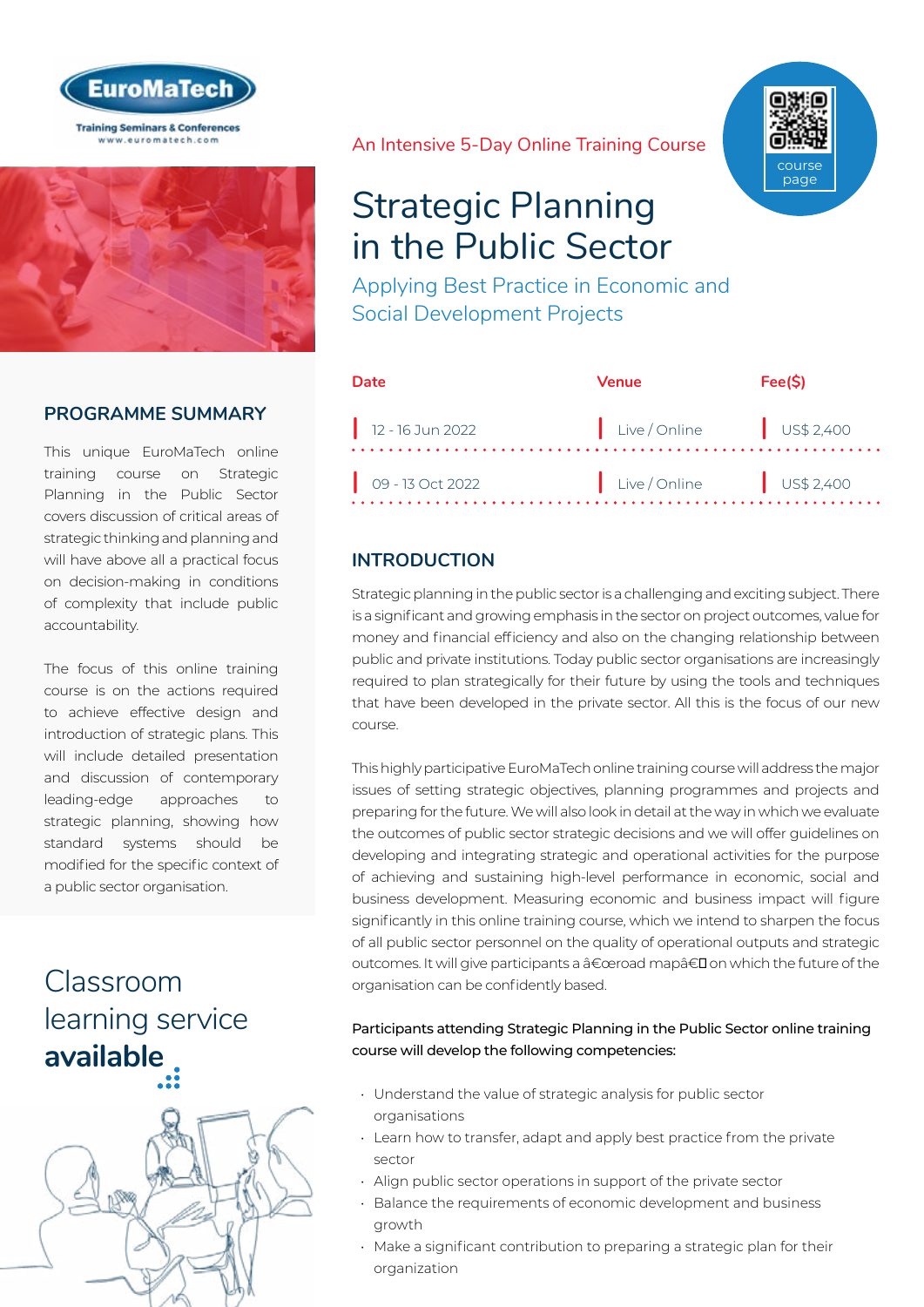### **TRAINING METHODOLOGY**

This Strategic Planning in the Public Sector online training course will combine presentations with instructor-guided interactive discussions between participants relating to their individual interests. Practical exercises, video material and case studies aiming at stimulating these discussions and providing maximum benefit to the participants will support the formal presentation sessions. Above all, the course leader will make extensive use of case examples and case studies of issues in which he has been personally involved.

#### **In-house Training**

EuroMaTech is capable of conducting this training programme exclusively for your delegates. Please e-mail us on inhouse@euromatech.ae for further information and/or to receive a comprehensive proposal.





**Email Address:** info@euromatech.ae

**Website:** www.euromatech.com

#### **WHO SHOULD ATTEND**

This Strategic Planning online training course is suitable for a wide range of professionals employed in public sector institutions, but will be particularly beneficial to:

- Programme Managers in Economic Development
- Urban Spatial Planners
- Major Project Managers
- Financial Planning and Forecasting Specialists
- Scientific and Technological Policymakers
- Internal Auditors and Management Accountants

#### **PROGRAMME OBJECTIVES**

The EuroMaTech online training course on Strategic Planning in the Public Sector aims to help participants to develop the following critical objectives:

- Understand the meaning and impact of strategic thinking
- Know how to apply the main analytical tools and techniques
- Develop skills in project specification and scheduling
- Apply the most effective approaches to strategy formulation
- Combine and leverage analytical and creative thinking
- Achieve targets and performance standards during periods of change
- Build strong public-private relationships in development activities
- Gain commitment of their teams to the process of strategic development

# **QUALITY CERTIFICATIONS & ACCREDITATIONS**

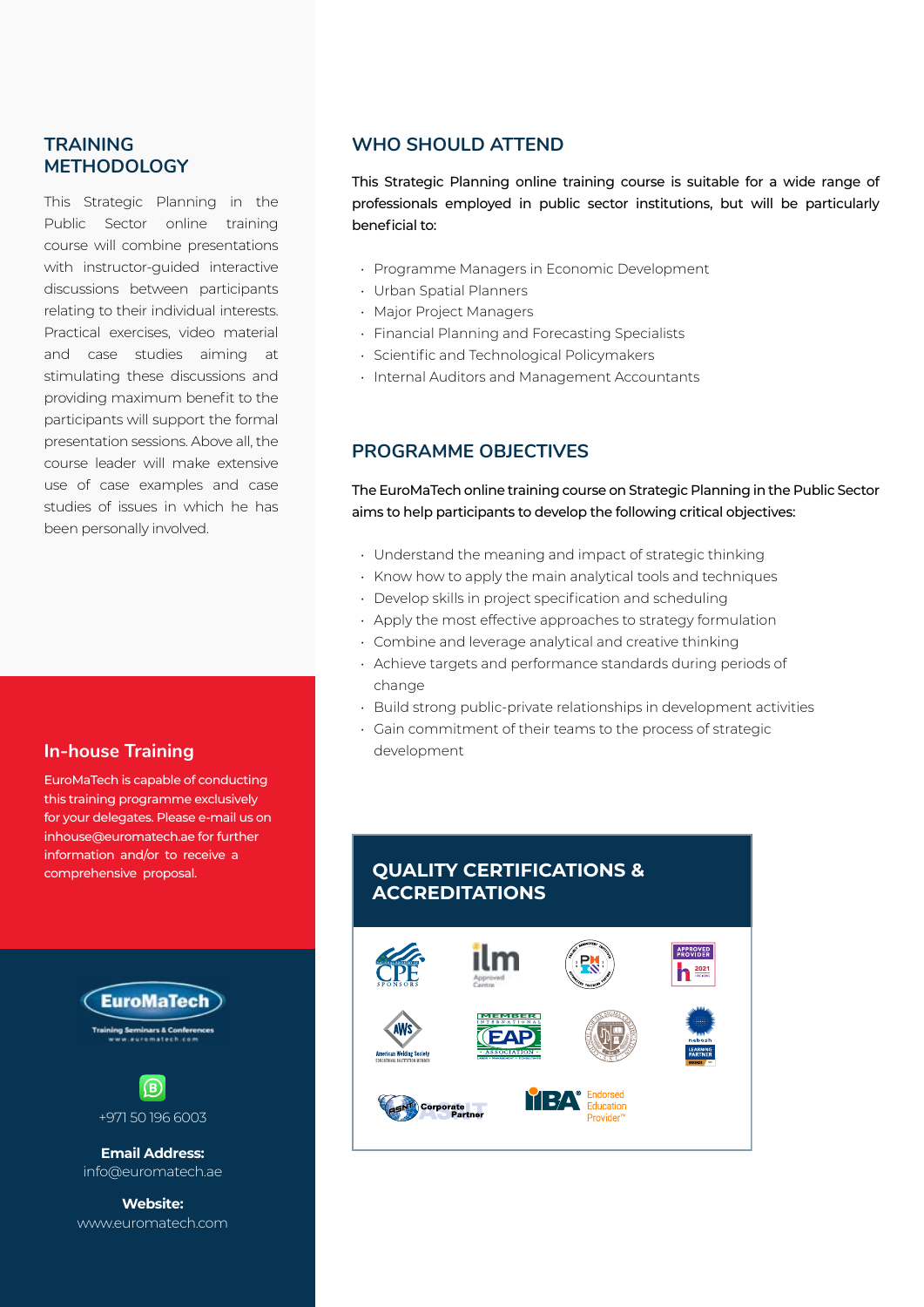# **COURSE OUTLINE**



### **Day 3**

#### Specifics of Strategy Formulation in the Public Sector

- Setting priorities in public sector strategy – economic development
- Setting priorities in public sector strategy – social development
- Setting priorities in public sector strategy – science and technology development
- Leveraging the unique capabilities and resources of the public sector
- Identifying and managing the expectations of different stakeholders
- Strategic collaboration between the public and private sectors
- Case example or case study

# **Day 1**

#### Definition of Strategy in The Public Sector

- What is strategy and why is it important?
- The alternative approaches to strategic thinking
- The question of complexity, resources and choices
- The unique aspects of strategy in the public sector
- Financial and non-financial dimensions of public sector strategy
- How to build an effective strategic planning team
- Case example or case study

# **Day 2**

#### Strategic Analysis in a Public Sector Context

- Learning from best practice in the private and public sectors
- Introducing a strategic mindset into public sector activities
- Managing internal and external relationships in strategy development
- Risk analysis what are the right risks to take?
- Risk management how can we minimise the risks that we face?
- Securing the cohesion of strategic programmes and projects
- Case example or case study

# **Day 4**

#### Ensuring Sustainability of Strategic Initiatives

- Sustainability in public sector planning and how it is measured
- Designing and controlling public sector strategic programmes
- The practice of continuous renewal and development
- The concept of creative destruction and its strategic significance
- Dealing with "value migration" and its impact on public sector strategy
- Accountability and corporate governance in public sector strategy
- Case example or case study

# **Day 5**

#### Producing a Strategic Plan that Gets Implemented

- Why most strategic plans have very little value
- A framework for an effective public sector strategic plan
- Aligning strategic and operational activities in public sector planning
- Setting realistic and ambitious goals and performance measures
- Linking planning, implementation and review
- Anticipating and reacting to expected and unexpected developments
- Overview of course and delegates' plans for follow-up actions